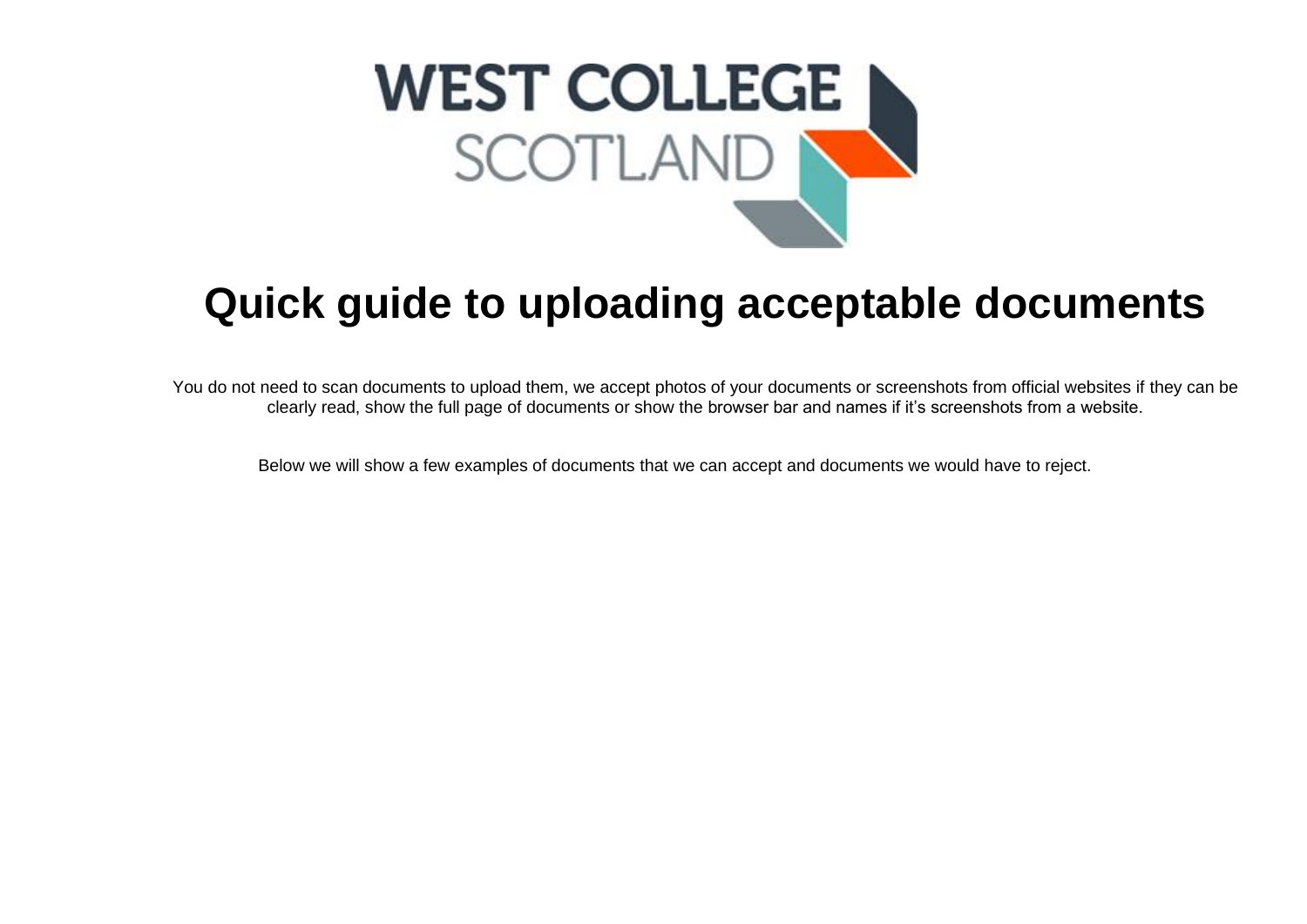## **ACCEPTED IMAGES**

We would accept the following 4 images (without your personal details blanked out and for the correct financial year). They are clear, bright images which can be clearly read. The images show the FULL document, not small parts, and we can read all the relevant information including names.

| jobcentreplus                                                                                                                                                                                                                                                                      |                                           |                                                                                       |
|------------------------------------------------------------------------------------------------------------------------------------------------------------------------------------------------------------------------------------------------------------------------------------|-------------------------------------------|---------------------------------------------------------------------------------------|
| Website: www.jobcentreplus.gov.uk                                                                                                                                                                                                                                                  | If you get in touch                       |                                                                                       |
|                                                                                                                                                                                                                                                                                    | with us, tell us this<br>reference number |                                                                                       |
|                                                                                                                                                                                                                                                                                    | Our address                               | <b>Clydebank Benefit Centre</b><br>Mail Handling Site A<br>Wolvertunnpton<br>WV98 1BL |
|                                                                                                                                                                                                                                                                                    | Our phone number 0800 1690310             |                                                                                       |
|                                                                                                                                                                                                                                                                                    | If you have a<br>textphone                | 0800 1690314                                                                          |
|                                                                                                                                                                                                                                                                                    | Date                                      | <b>23 January 2020</b>                                                                |
| Dear Mrs Clark                                                                                                                                                                                                                                                                     |                                           |                                                                                       |
| About your                                                                                                                                                                                                                                                                         |                                           |                                                                                       |
| From April the rates of some benefits may change.                                                                                                                                                                                                                                  |                                           |                                                                                       |
| From 3 April 2020 you will get £289.20 a week. This is because there will be a change to<br>your Income Support rates.                                                                                                                                                             |                                           |                                                                                       |
|                                                                                                                                                                                                                                                                                    |                                           |                                                                                       |
|                                                                                                                                                                                                                                                                                    |                                           |                                                                                       |
|                                                                                                                                                                                                                                                                                    |                                           |                                                                                       |
| The way this has been worked out is shown on the page called How your income Support<br>was worked out.<br>From 10 April 2020 your Income Support will change again to £295.25 a week. This is<br>because there will be a change to your Income Support rates.                     |                                           |                                                                                       |
| But from 29 May 2020, we will continue to pay your £295.25 a week income Support.<br>How to get your money                                                                                                                                                                         |                                           |                                                                                       |
| We will pay your Income Support into the account that you have told us you wish to use. The                                                                                                                                                                                        |                                           |                                                                                       |
|                                                                                                                                                                                                                                                                                    |                                           |                                                                                       |
|                                                                                                                                                                                                                                                                                    |                                           |                                                                                       |
| money will be in the account requested every fortnight by the day income Support is due.<br>What should I do if my circumstances change?<br>If your circumstances change, it may affect the amount of benefit you get. You must tell us<br>about any changes in your circumstances |                                           |                                                                                       |
| <b>Yours sincerely</b>                                                                                                                                                                                                                                                             |                                           |                                                                                       |
| Paul Sheridan                                                                                                                                                                                                                                                                      |                                           |                                                                                       |
| Manager                                                                                                                                                                                                                                                                            |                                           |                                                                                       |
|                                                                                                                                                                                                                                                                                    |                                           |                                                                                       |
|                                                                                                                                                                                                                                                                                    |                                           |                                                                                       |
|                                                                                                                                                                                                                                                                                    |                                           |                                                                                       |
|                                                                                                                                                                                                                                                                                    |                                           |                                                                                       |

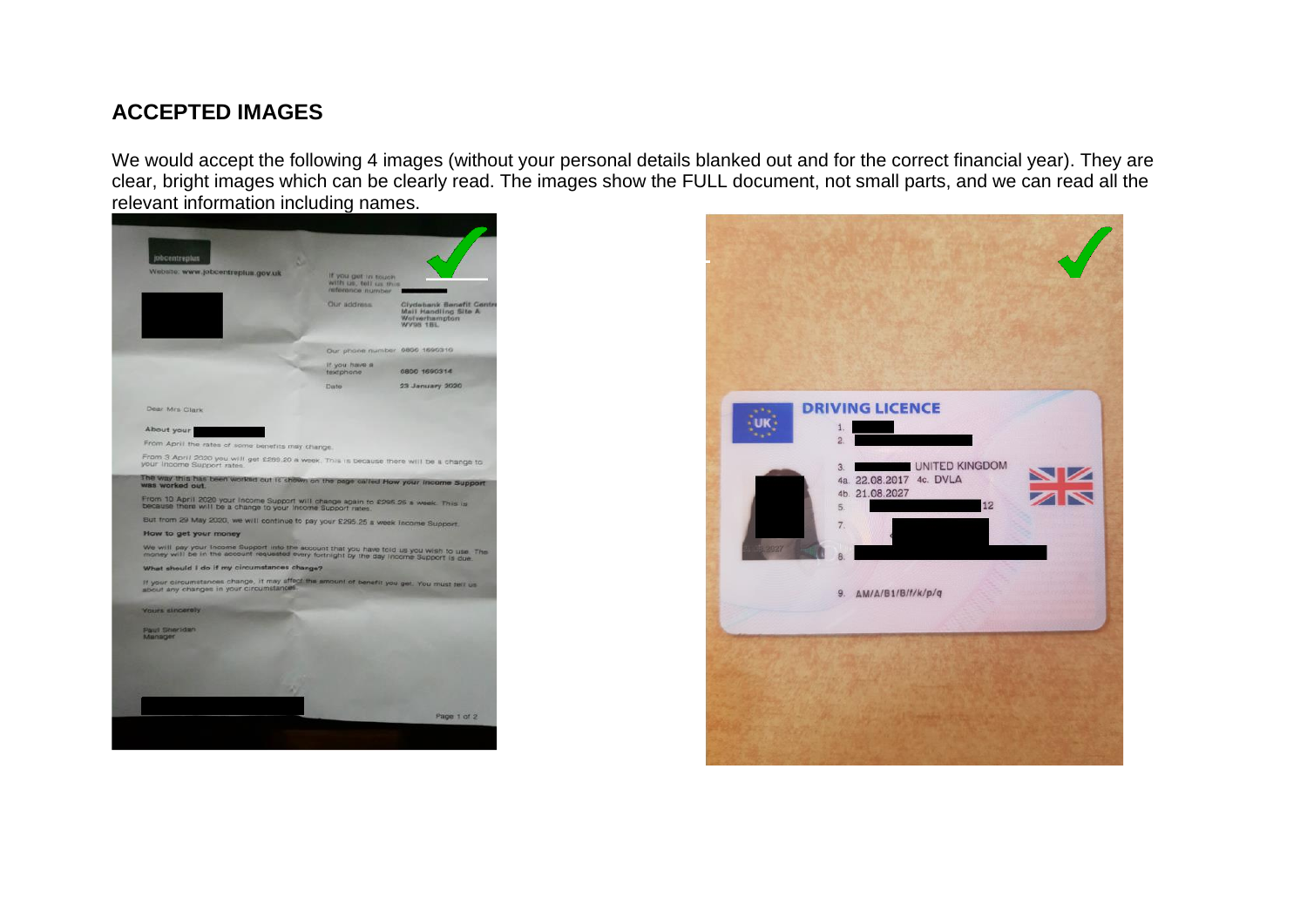| Do not destroy<br>Employer's mann and address                            | NHS Greater Glasgow and Clyde                                                                                                                                                                                                                                                                                                                             | P60 End of Year Certificate 2018/19<br>This is a printed copy of an eP60                                                                                                                                                          |                                                                                                                                      | Tax Year to 5 April 2019                          |
|--------------------------------------------------------------------------|-----------------------------------------------------------------------------------------------------------------------------------------------------------------------------------------------------------------------------------------------------------------------------------------------------------------------------------------------------------|-----------------------------------------------------------------------------------------------------------------------------------------------------------------------------------------------------------------------------------|--------------------------------------------------------------------------------------------------------------------------------------|---------------------------------------------------|
|                                                                          |                                                                                                                                                                                                                                                                                                                                                           |                                                                                                                                                                                                                                   |                                                                                                                                      |                                                   |
|                                                                          |                                                                                                                                                                                                                                                                                                                                                           | 511851                                                                                                                                                                                                                            |                                                                                                                                      |                                                   |
| Any and Importer Tan detail                                              |                                                                                                                                                                                                                                                                                                                                                           |                                                                                                                                                                                                                                   |                                                                                                                                      |                                                   |
|                                                                          | Fitty                                                                                                                                                                                                                                                                                                                                                     | Tay Deducted or<br>Grous Fay<br>nded (if return)<br>mark R()                                                                                                                                                                      | Skeinhrmustin<br>Centributions (Net)<br>Pay Schemes in this<br>any grispy murd.                                                      | Situ don't Lham<br>Deductions in the              |
| This employment<br>Previous employment[s]                                | ×<br>٠<br>٠Ţ<br>9,796.94<br>0.00                                                                                                                                                                                                                                                                                                                          | $\epsilon$<br>e<br>$\mathbf{r}$<br>0.00<br>0.00                                                                                                                                                                                   | <b>C</b><br>×<br>10.400.19<br>603.25                                                                                                 | E (whole Es origi)<br>$\bullet$                   |
| <b>Total for your</b>                                                    | 9,796.94<br>The figure shown here should be used for your tax return, if you get one, as this is your group pay from any supersensation contributions and charitable domations.                                                                                                                                                                           | 0.00                                                                                                                                                                                                                              | Mrs-ok Sill pulpment Indicator                                                                                                       |                                                   |
| ٨                                                                        | pt at tw 1.81<br><b>A BITIRYON JINK HOLAN TO 30</b><br>of the LELT<br>If declares the century<br>6,036                                                                                                                                                                                                                                                    | $+101$<br>Ew<br>and including the Primary<br><b>Grand</b><br>We UEL<br>If periode its weight<br>2,388                                                                                                                             | Threshold, up to and including<br><b>Printing Th</b><br>If distants the certain<br>1,976                                             | los all'interesses above the<br>×<br>w.<br>237.11 |
| Suicidory Materially<br><b>Pate</b>                                      | where programming included in the pay in This enty<br>0.00 Stakery Patronty<br>Pay                                                                                                                                                                                                                                                                        | Stephen Shared<br>0.00<br>Parental Pay                                                                                                                                                                                            | 0.00 Simony Adultion                                                                                                                 | 0.00                                              |
|                                                                          | To this semployees: Pleases loop this continuate in a safe plane as your will meet it in 0.01 in a successive. You also contribute in a sale plane as dataset for the contribute of the law of the same plane state in the tr<br>your HM Revenue & Cussoms Office and employer if there are any<br>changes to personal striate, for swample your address. | <b>HM Reverse &amp; Customs</b>                                                                                                                                                                                                   | By law you are required to tell HM Reverse & Customs about any income that is not fully taxed, even if you are not sent a tax return |                                                   |
|                                                                          |                                                                                                                                                                                                                                                                                                                                                           | Confidente by EnglepedPaying Office: This lone states your total pay for treates Tax purposes in this contingente for the year, Any<br>continus, bonus, communism ex, Statutory Sick Fay, Statutory Meteority Fay, Statutory Pate |                                                                                                                                      |                                                   |
| Statutory Adoption Pay is included.<br>P60 (Saturdistic) (Nets SCOTLAND) |                                                                                                                                                                                                                                                                                                                                                           | Do not desiring                                                                                                                                                                                                                   |                                                                                                                                      |                                                   |
|                                                                          |                                                                                                                                                                                                                                                                                                                                                           |                                                                                                                                                                                                                                   |                                                                                                                                      |                                                   |
|                                                                          |                                                                                                                                                                                                                                                                                                                                                           |                                                                                                                                                                                                                                   |                                                                                                                                      |                                                   |
|                                                                          |                                                                                                                                                                                                                                                                                                                                                           |                                                                                                                                                                                                                                   |                                                                                                                                      |                                                   |



AWARDLETTER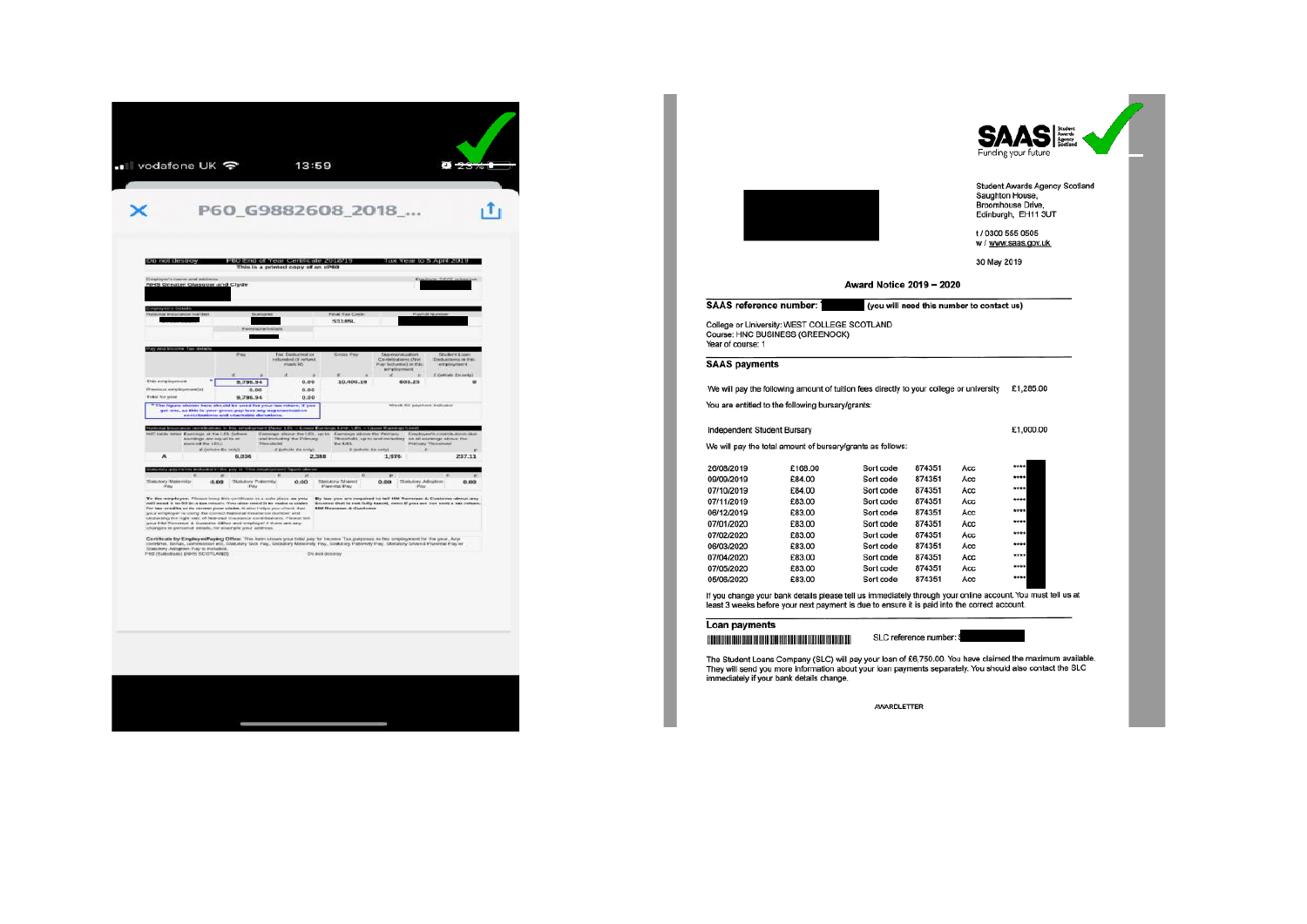## **UNACCEPTABLE IMAGES**

22:24 国图

### **Statements**

Your statement explains your payment and how we worked it out.

| View statement by | Assessment                 | Amount  |
|-------------------|----------------------------|---------|
| pay date          | period                     |         |
| 25 June 2019      | 19/05/2019 -<br>18/06/2019 | £399.48 |
| 25 May 2019       | 19/04/2019 -<br>18/05/2019 | £330.18 |
| 25 April 2019     | 19/03/2019 -<br>18/04/2019 | £377.00 |
| 25 March 2019     | 19/02/2019 -<br>18/03/2019 | £0.00   |
| 25 February 2019  | 19/01/2019 -<br>18/02/2019 | £451.81 |
| 25 January 2019   | 19/12/2018 -<br>18/01/2019 | £904.79 |
|                   |                            |         |

Contact Privacy Cookies

#### **OGL**

All content is available under the Open Licence v3.0, except where otherwise s

> $\mathbf{H}$  $\bigcap$

The image doesn't show the full page, name of whose document it is or the relevant period/date.



Amounts still to be paid to you for the period shown above.